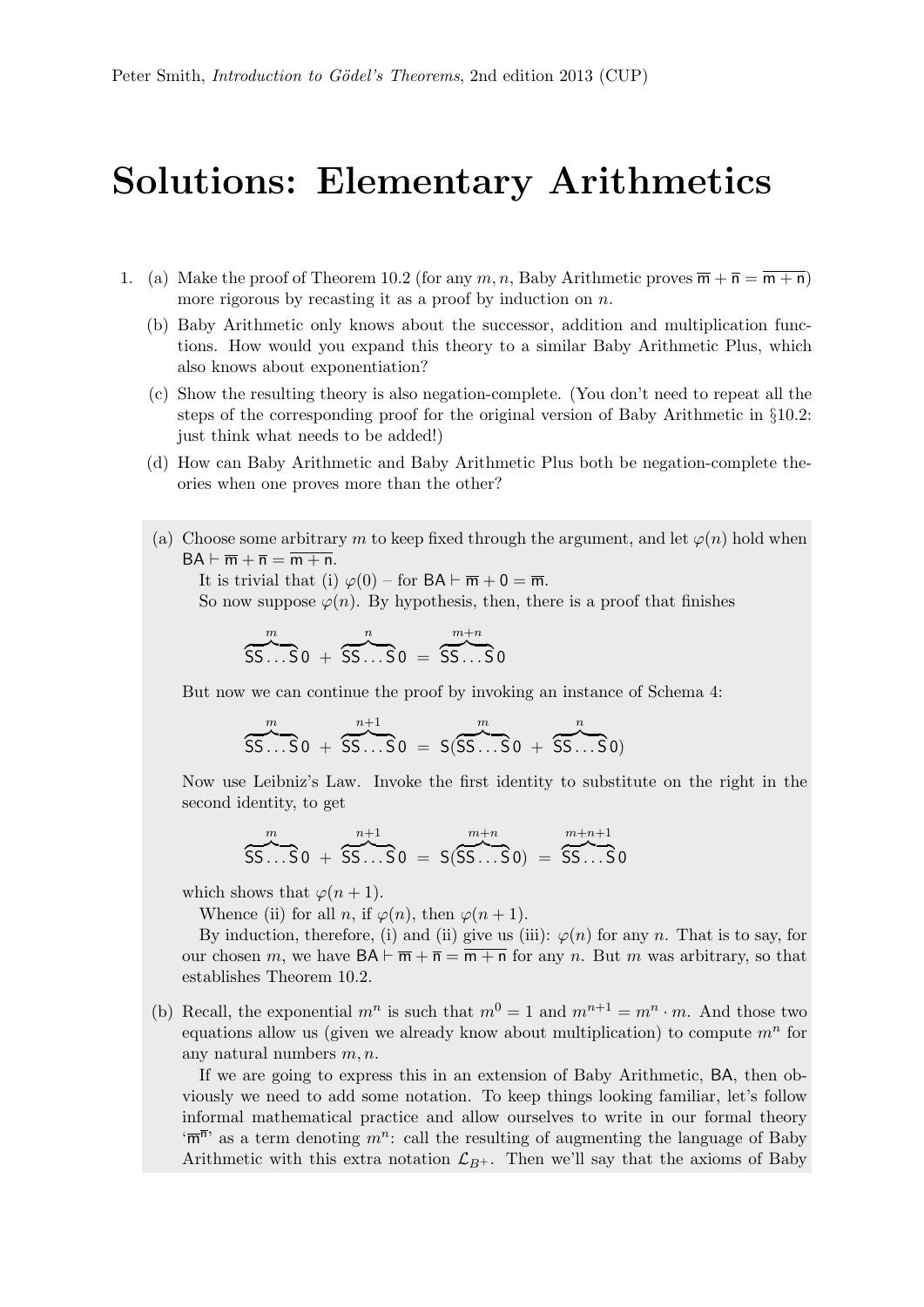Arithmetic Plus,  $BA^+$ , are all the old axioms of  $BA$  together with any instances of the following further schemata:

| Schema 7 | $\overline{m}^0 = S0$                                                            |
|----------|----------------------------------------------------------------------------------|
| Schema 8 | $\overline{m}^{S\overline{n}} = \overline{m}^{\overline{n}} \times \overline{m}$ |

(c) As a check, show using our schemata that  $BA^+ \vdash SSS0^{SS0} = SSSSSSSSSS$ . Then, in the spirit of the arm-waving proofs of §10.1, we can just note that in a similar way we have  $BA^+ \vdash \overline{m}^{\overline{n}} = \overline{m}^{\overline{n}}$  for any m, n.

Theorem 10.4 now goes through in the revised form, If  $\tau$  is a term of  $\mathcal{L}_{B+}$ , the expanded language of  $BA^+$ , which takes the value t on the intended interpretation of that language, then  $BA^+ \vdash \tau = \overline{t}$ . You just need to add to the proof a clause (iv) that if  $BA^+$  correctly evaluates  $\sigma$  and  $\tau$  it will correctly evaluate  $\sigma^{\tau}$ . Then the rest of proof of negation completeness will go through exactly as before.

- (d) To say a theory T is negation complete is to say that for every sentence  $\varphi$  of T's language, either  $T \vdash \varphi$  or  $T \vdash \neg \varphi$  (§4.4). So to say that **BA** is negation complete is to say that for every sentence of its language  $\mathcal{L}_B$  it decides the sentence one way or the other. To say that BA<sup>∗</sup> is negation complete is to say that for every sentence of its richer language  $\mathcal{L}_{B^*}$  it decides the sentence one way or the other. There's no conflict here! Sure, BA<sup>∗</sup> proves more than BA proves: but that doesn't mean that BA falls short in what it proves in its own language – the new results that  $BA<sup>*</sup>$  proves all involve exponentiation.
- 2. Complete the description in §10.5 of a deviant model of Q, to give an interpretation on which all the axioms are true but where the following are all false:  $\forall x (Sx \neq x), \forall x (0 + x = x)$ ,  $\forall x (0 \times x = 0)$ , and  $\forall x \forall y \forall z (x \times (y \times z) = (x \times y) \times z)$ .

Recall our model in §10.5 has as domain  $\{0, 1, 2, 3, \ldots, a, b\}$ , i.e. the natural numbers plus two new distinct rogue elements.

We interpreted '0' as still denoting 0, and 'S' as expressing the successor<sup>\*</sup> function  $S^*$ , where  $S^*n = Sn$  for natural numbers in the domain,  $S^*a = a$ ,  $S^*b = b$ . It is easily checked that Axioms 1 to 3 of Q still hold on this interpretation. But of course  $\forall x(Sx \neq x)$  fails.

We then interpreted '+' as expressing the addition<sup>\*</sup> function  $+^*$ , where  $+^*$  agrees with + on two natural numbers,  $a+^{*}n = a$ ,  $b+^{*}n = b$ , while for any x in the domain,  $x+^{*}a = b$ and  $x + b = a$ . In tabular form, we have

| ×                | $\boldsymbol{n}$ | $\alpha$ | n        |
|------------------|------------------|----------|----------|
| $\boldsymbol{m}$ | $m + n$          | h        | $\alpha$ |
| $\overline{a}$   | $\alpha$         | h        | $\alpha$ |
| h                | h                | h        | $\alpha$ |

(An entry gives the result of taking the item at the beginning of its row and adding<sup>∗</sup> the item at the top of its column.) Axioms 4 and 5 of Q now also still hold – check this claim! But since  $0 + * a = b \neq a$ ,  $\forall x(0 + x = x)$  comes out false.

So far that's just repeating what's in §10.5: we now need to add an interpretation of '×'. So we interpret this as expressing some multiplication<sup>∗</sup> function ×<sup>∗</sup> . Since successor<sup>∗</sup> and addition<sup>∗</sup> work normally on normal numbers, we will naturally want multiplication<sup>∗</sup> to work normally there too, i.e. we will require  $\times^*$  to agree with  $\times$  when applied to two natural numbers.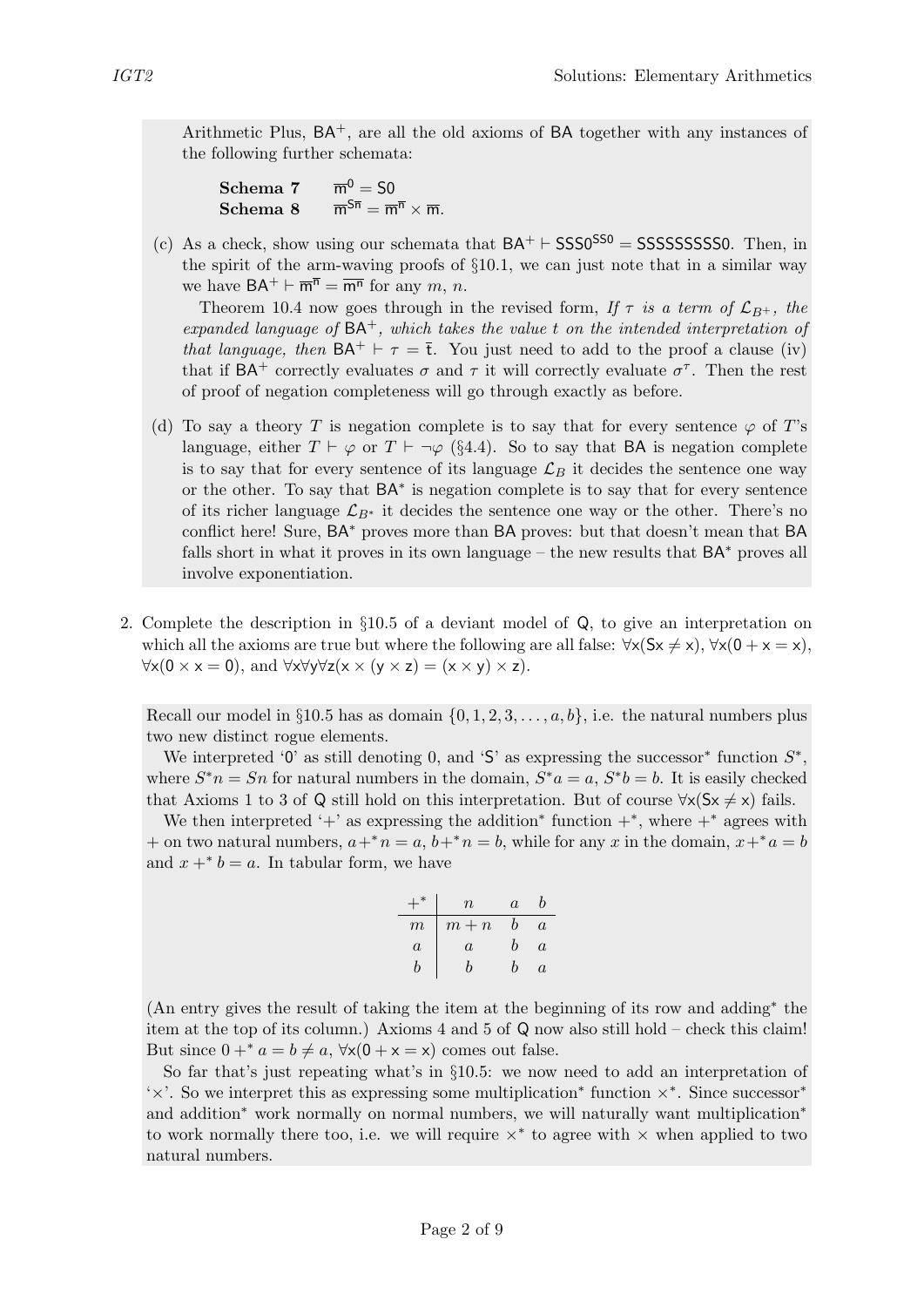To conform to Axiom 6, we must have  $a \times^* 0 = 0$  and  $b \times^* 0 = 0$ .

To conform to Axiom 7,  $a \times^* S_m = a \times^* m + a$ . But whatever  $a \times^* m$  is, adding a gives b as we've just seen. So  $a \times^* n = b$  for  $n > 0$ , and likewise  $b \times^* n = a$  for  $n > 0$ .

For clarity's sake, let's again put what we've got so far in tabular form:

|                | n (> 0)      | $\overline{a}$ |  |
|----------------|--------------|----------------|--|
|                |              |                |  |
| $m(>0)$ 0      | $m \times n$ |                |  |
| $\overline{a}$ |              |                |  |
|                | A.           |                |  |

Now, recall that  $a = S^*a$ , hence  $a \times^* a = a \times^* S^* a$ . But by Axiom 7,  $a \times^* S^* a = (a \times^* a) +^* a$ . But adding<sup>\*</sup> a to anything gives b. Hence  $a \times^* a = b$ . Similarly  $a \times^* b = a \times^* S^* b =$  $(a \times^* b) +^* a = b$ . Interchanging as and bs gives us dual results, so we are now have:

|                | n (> 0)      | $\alpha$ |  |
|----------------|--------------|----------|--|
|                |              |          |  |
| m(>0)          | $m \times n$ |          |  |
| $\overline{a}$ |              |          |  |
|                |              |          |  |

Almost there! But how, if at all, do the axioms of Q constrain the value of  $0 \times^* a$ ? We know from what's gone before that  $0 \times^* a = 0 \times^* S^* a = (0 \times^* a) +^* 0 = 0 \times^* a \dots$ . However that isn't very helpful! In fact, in this top right corner there are choices to be made. It can be checked, for example, that this definition for  $\times^*$  will work fine, and satisfy our axioms:

|                |                | n (> 0)      | $\overline{a}$ |  |
|----------------|----------------|--------------|----------------|--|
| $\mathbf{0}$   |                |              | $\overline{a}$ |  |
| m (> 0)        | $\overline{0}$ | $m \times n$ | $\overline{a}$ |  |
| $\overline{a}$ |                |              |                |  |
|                |                |              | $\alpha$       |  |

And as required, that will give a model on which  $\forall x(0 \times x = 0)$  is false, since  $0 \times^* a \neq 0$ . Note too that  $(a \times^* b) \times^* a = a$  while  $a \times^* (b \times^* a) = b$ : so  $\forall x \forall y \forall z (x \times (y \times z) = (x \times y) \times z)$ is false in this model too.

- 3. In §11.3, we claimed that Q is 'order-adequate'. To prove this involves establishing nine claims, of which four – labelled  $(01)$ ,  $(02)$ ,  $(03)$  and  $(09)$  – are indeed proved in §11.8. Refresh your memory of those cases, and then as a warm-up exercise, show that
	- (a) For any  $n, Q \vdash \forall x (Sx + \overline{n} = x + S\overline{n}).$

And then prove the other five (O) claims (preferably by again informally sketching natural deduction arguments). That is to say, show that

- (b) For any n, if  $Q \vdash \varphi(0), Q \vdash \varphi(1), \ldots, Q \vdash \varphi(\overline{n}),$  then  $Q \vdash (\forall x \leq \overline{n})\varphi(x)$ .
- (c) For any n, if  $Q \vdash \varphi(0)$ , or  $Q \vdash \varphi(1), \ldots$ , or  $Q \vdash \varphi(\overline{n})$ , then  $Q \vdash (\exists x \leq \overline{n}) \varphi(x)$ .
- (d) For any  $n, Q \vdash \forall x (x \leq \overline{n} \rightarrow x \leq S\overline{n}).$
- (e) For any  $n, Q \vdash \forall x (\overline{n} \leq x \rightarrow (\overline{n} = x \lor S\overline{n} \leq x)).$
- (f) For any  $n > 0$ ,  $Q \vdash (\forall x \leq \overline{n-1})\varphi(x) \rightarrow (\forall x \leq \overline{n})(x \neq \overline{n} \rightarrow \varphi(x)).$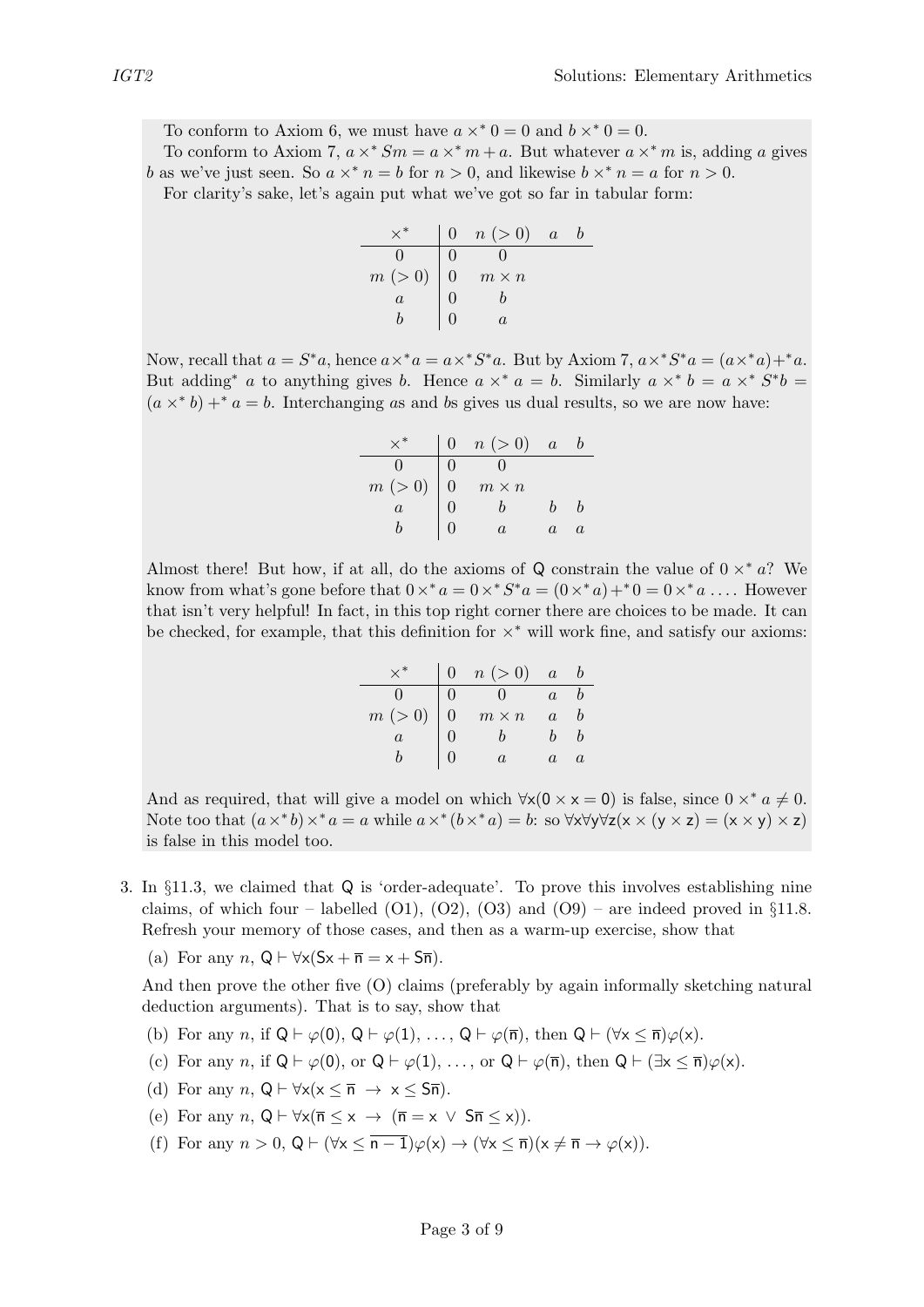(a) Arguing inside Q, we want to show

$$
Sa + \overbrace{SSSS\ldots S}^{n \text{ S}s} 0 = a + \overbrace{SSSSS\ldots S}^{n+1 \text{ S}s} 0
$$

Keep on applying Axiom 5 to prove that  $Sa + SSS...S0 = S(Sa + SS...S0)$  $SS(Sa + S... S0) = ... = SSS... S(Sa + 0)$  (moving all the *n* right-hand occurrences of S one at a time to the left). But the last wff equals SSS . . . SSa by Axiom 4, and hence by Axiom 4 again equals  $SSS \dots SS(a + 0)$ . Now invoke Axiom 5 again to move all the  $n + 1$  occurrences to S to the right, one at a time, to prove that wff in turn equals  $a + SSSS...S0$ . That establishes the desired equation, and since a was arbitrary, the target generalization follows.

- (b) Assume Q proves each of  $\varphi(0), \varphi(1), \ldots, \varphi(\overline{n})$ . Then, suppose  $a \leq \overline{n}$ , for arbitrary a. By (O3), we have  $a = 0 \vee a = 1 \vee ... \vee a = \overline{n}$ . Now we argue by cases: each disjunct separately – combined with one of our initial suppositions – gives  $\varphi(a)$ ; so we can conclude  $\varphi(a)$ . Discharging our temporary supposition,  $a \leq \bar{n} \to \varphi(a)$ . Generalize, and we are done.
- (c) Assume Q proves  $\varphi(\overline{k})$  for some  $k \leq n$ . Since Q captures less-than-than-or-equal-to, Q proves  $\bar{k} \leq \bar{n} \wedge \varphi(\bar{k})$ , hence proves  $\exists x(x \leq \bar{n} \wedge \varphi(x))$ .
- (d) Arguing inside Q, suppose  $a \leq \bar{n}$  for arbitrary a. Then  $a = 0 \vee a = 1 \vee ... \vee a = \bar{n}$  by (O3). So by trivial logic,  $a = 0 \vee a = 1 \vee ... \vee a = \overline{n} \vee a = \overline{n+1}$ . So by (O2), we get  $a \leq \overline{n+1}$ , i.e.  $a \leq \overline{5n}$ . So Q proves  $a \leq \overline{n} \rightarrow a \leq \overline{5n}$  for arbitrary a. Generalize and we are done.
- (e) Arguing inside Q, suppose  $\bar{n} \le a$  for arbitrary a. Then, by the definition of the order relation, for some b,  $b + \overline{n} = a$ . By Q's Axiom 3, either (i)  $b = 0$  or (ii)  $b = Sc$  for some c. If (i), then  $0 + SS \dots SO = a$ , and applying Axiom 5 n times and then Axiom 4 gives  $SS...50 = a$ , i.e.  $\bar{n} = a$ . If (ii),  $Sc + \bar{n} = a$ . But  $Sc + \bar{n} = c + 5\bar{n}$ , by our warmup result (a) above, hence  $c + 5\overline{n} = a$ . Hence  $\exists v(v + 5\overline{n} = a)$ , i.e.  $5\overline{n} \le a$ . Therefore either way we get  $\bar{n} = a \vee 5\bar{n} \le a$ , and we are done.
- (f) Arguing inside Q, suppose  $(\forall x \leq \overline{n-1})\varphi(x)$ . By (O3), we have,  $\varphi(0) \wedge \varphi(1) \wedge ...$  $\ldots \wedge \varphi(\overline{n-1})$ . So we can trivially prove each of  $(0 \neq \overline{n} \rightarrow \varphi(0)), (1 \neq \overline{n} \rightarrow \varphi(1)), \ldots,$  $(\overline{n-1} \neq \overline{n} \rightarrow \varphi(\overline{n-1}))$ . But  $\overline{n} = \overline{n}$  is also trivial, and hence  $(\overline{n} \neq \overline{n} \rightarrow \varphi(\overline{n}))$ . By (b) above, putting those together entails  $(\forall x \leq \overline{n})(x \neq \overline{n} \rightarrow \varphi(x)).$
- 4. (a) Confirm that  $Q \vdash (\exists x \leq \overline{n}) \varphi(x) \leftrightarrow (\varphi(0) \vee \varphi(1) \vee \varphi(2) \vee \ldots \vee \varphi(\overline{n})).$ 
	- (b) Find  $L_A$  wffs whose only quantifiers are bounded quantifiers which *express* the properties of
		- i. being an even number [use only addition and a bounded quantifier],
		- ii. being a square number,
		- iii. being a prime number.
	- (c) Use the wffs in your answers to (a) and (b) to show that  $Q$  can *capture* the properties of
		- i. being an even number,
		- ii. being a square number,
		- iii. being a prime number.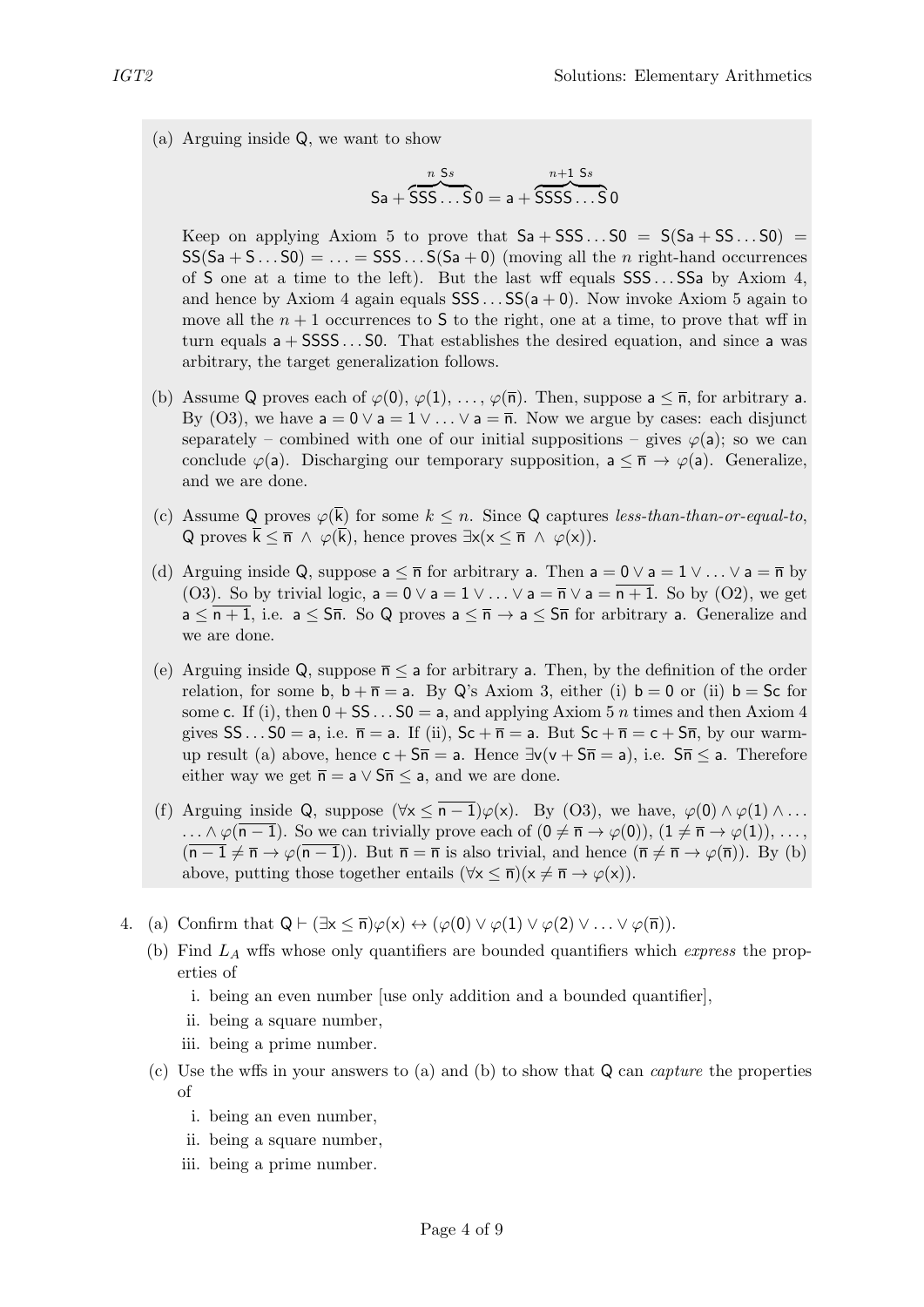(a) We argue in Q. Suppose  $(\exists x \leq \overline{n})\varphi(x)$ , i.e. unpacking the abbreviation, let's suppose  $\exists x(x \leq \overline{n} \wedge \varphi(x))$ . So for some a,  $a \leq \overline{n} \wedge \varphi(a)$ . By (O3) in §11.3, we can deduce  $(a = 0 \vee a = 1 \vee a = 2 \vee \dots \vee a = \overline{n}) \wedge \varphi(a).$ 

But that in turn implies  $\varphi(0) \vee \varphi(1) \vee \varphi(2) \vee \ldots \vee \varphi(\overline{n})$ . So (by Existential Quantifier Elimination and Conditional Proof) that gives us one direction of the biconditional.

For the other direction, assume the right-hand side of the biconditional. We just note that each disjunct  $\varphi(m)$  (for  $m \leq n$ ), together with the provable  $\overline{m} \leq \overline{n}$  gives us  $\exists x(x \leq \overline{n} \wedge \varphi(x))$ . [Reality check: Why is  $\overline{m} \leq \overline{n}$  provable in Q when  $m \leq n$ ?] So an argument by cases followed by another application of Conditional Proof gives us the other direction of the biconditional.

- (b) i. A number n is even if it is the sum of m and m, where of course  $m \leq n$ . So the wff  $(\exists y \leq x)$   $x = y + y$  expresses the property of being even.
	- ii. Similarly a number n is a square if it is the product of m and m, where of course again  $m \leq n$ . So the wff  $(\exists y \leq x) \times y \times y$  expresses the property of being a square.
	- iii. We gave a formula for expressing the property of being prime in §5.4, which says that x is not 1, and for two factors which multiply to give  $x$ , one of them must be 1. But a number's factors must be less than or equal to it. So – as in fact noted in  $§11.5$  – we can express the property of being prime like this:

$$
x \neq 1 \land (\forall u \leq x)(\forall v \leq x)(u \times v = x \rightarrow (u = 1 \lor v = 1)).
$$

For future use, abbreviate this wff  $P(x)$ .

- (c) i. We will show that the same wff not only expresses the property of being even but captures it. So we need to prove
	- 1. If *n* is even, then  $Q \vdash (\exists y \leq \overline{n}) \overline{n} = y + y$ ,
	- 2. If *n* isn't even, then  $Q \vdash \neg (\exists y \leq \overline{n}) \overline{n} = y + y$ .

For (1), we just note that if n is even, then for some  $m \leq n$ ,  $n = m + m$ . Q can then prove  $\bar{n} = \bar{m} + \bar{m}$ ; and Q can also prove  $\bar{m} \leq \bar{n}$ . So putting those together and existentially quantifying, Q proves  $\exists y(y \leq \overline{n}) \land \overline{n} = y + y$  as we wanted.

For (2), suppose *n* isn't even, so for some  $m \leq n$ ,  $n = (m + m) + 1$ , and therefore Q proves  $\overline{n} = (\overline{m} + \overline{m}) + 1$ .

Now suppose for reductio that we have  $(\exists y \leq \overline{n}) \overline{n} = y + y$ . Arguing in Q, by (a), we have

$$
\overline{n}=0+0 \hspace{0.2cm}\vee\hspace{0.2cm} \overline{n}=1+1 \hspace{0.2cm}\vee\hspace{0.2cm} \overline{n}=2+2 \hspace{0.2cm}\vee\hspace{0.2cm}\ldots \vee\hspace{0.2cm}\overline{n}=\overline{n}+\overline{n}.
$$

We then just have to show that each disjunct is inconsistent with  $\bar{n} = (\bar{m} + \bar{m}) + 1$ . The idea is that if  $\overline{n} = \overline{k} + \overline{k}$ , then  $\overline{k} + \overline{k} = (\overline{m} + \overline{m}) + 1$ , and we know that Q can refute any such false equation between particular numbers.

- ii. Proved very similarly.
- iii. This time we prove the wff we gave as expressing the property of being prime also captures that property. So we need to show
	- 1. If *n* is prime, then  $Q \vdash P(\overline{n})$ ,
	- 2. If *n* isn't prime, then  $Q \vdash \neg P(\overline{n})$ .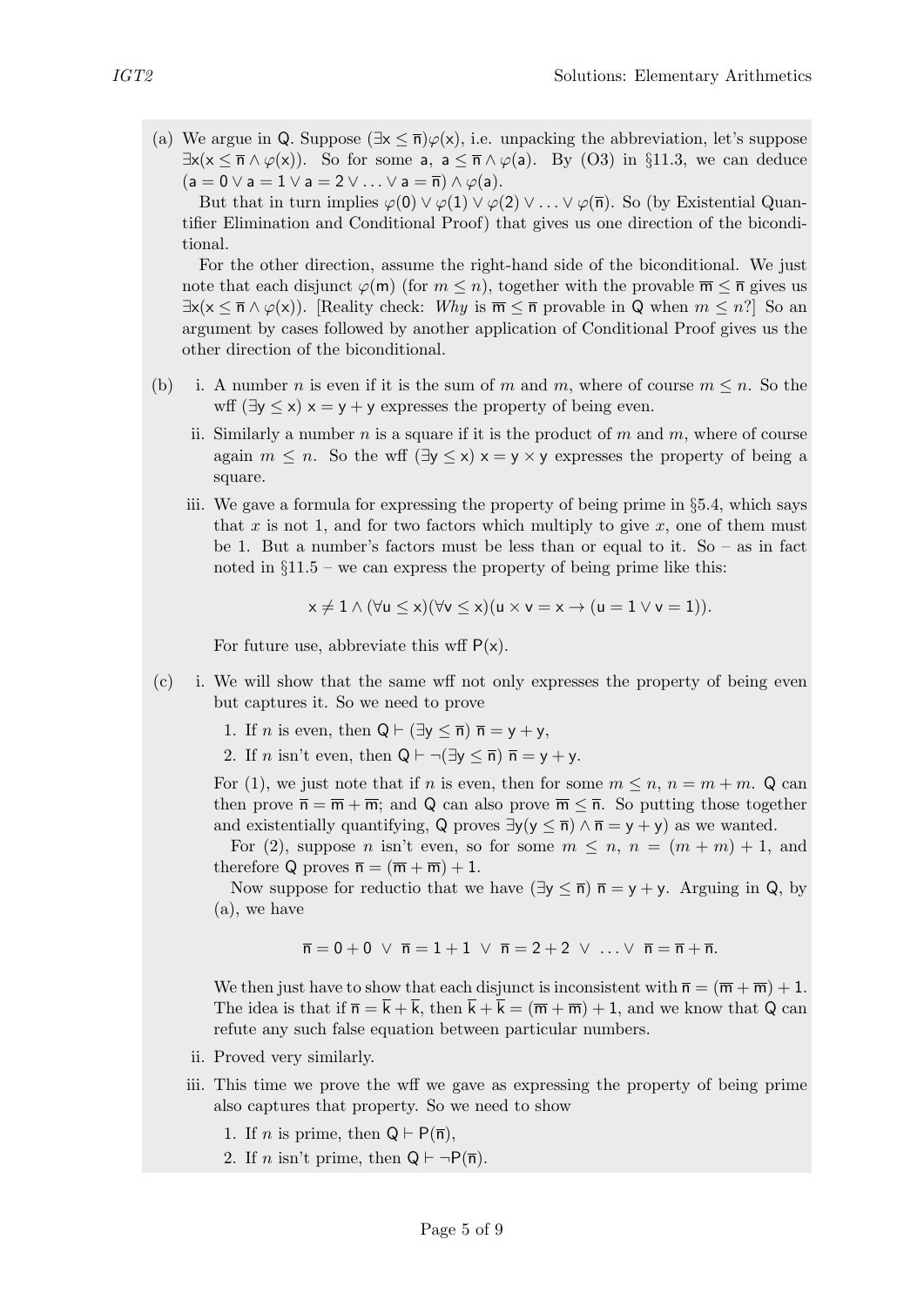with P as in (b)iii above.

For (1), we first note that if n is prime then  $n \neq 1$ , and so  $\mathsf{Q} \vdash \mathsf{n} \neq 1$ . And also, for every  $j, k \leq n$ , we have  $jk = n \rightarrow j = 1 \vee k = 1$ . So in each case,  $Q \vdash (\bar{j} \times \bar{k} = \bar{n} \rightarrow \bar{j} = 1 \vee \bar{k} = 1)$ . We then use (O3) from §11.3 to show that  $Q \vdash (\forall v \leq \overline{n})(\overline{j} \times v = \overline{n} \rightarrow \overline{j} = 1 \vee v = 1)$ , and then use (O3) again to show  $Q \vdash (\forall u \leq \overline{n})(\forall v \leq \overline{n})(u \times v = \overline{n} \rightarrow (u = 1 \vee v = 1))).$  Putting the proofs together gives us  $Q \vdash P(\overline{n})$ .

For (2), we note that if n isn't prime, then either (a)  $n = 1$ , or (b)  $n = jk$ where  $j \neq 1$  and  $k \neq 1$ .

In case (a)  $Q \vdash \overline{n=1}$ , and hence  $Q \vdash \neg P(\overline{n})$ .

In case (b) Q proves each of  $\bar{n} = \bar{j} \times \bar{k}$  and  $\bar{j} \neq 1$  and  $\bar{k} \neq 1$ . So by propositional logic we can derive  $\neg(\overline{n} = \overline{j} \times \overline{k} \rightarrow (\overline{j} = 1 \vee \overline{k} = 1)$ . Existentially quantify twice to show that  $Q \vdash (\exists u \leq \overline{n})(\exists v \leq \overline{n})(u \times v = \overline{n} \rightarrow (u = 1 \vee v = 1)).$  Which easily shows  $Q \vdash \neg P(\overline{n})$ .

So, either way, as we want,  $Q \vdash \neg P(\overline{n})$ .

5. We now meet another weak, finitely axiomatized arithmetic.

Suppose  $\mathsf{Q}^*$  is the new theory whose language is  $L_A$  plus ' $\leq$ ' as a built-in two-place relation, whose logic is still first-order logic, and whose axioms are those of Q except for Axiom 3, together with these new axioms:

Axiom 8  $\forall x(x \leq 0 \rightarrow x = 0)$ ,

Axiom 9  $\forall x \forall y (x \le Sy \leftrightarrow (x \le y \lor x = Sy)),$ 

Axiom 10  $\forall x \forall y (x \leq y \lor y \leq x)$ .

- (a) Show that Q<sup>∗</sup> satisfies conditions (O1) to (O6) and (O8) for being order-adequate.
- (b) Show that  $\mathsf{Q}^*$  is  $\Sigma_1$ -complete.
- (c) Find a theorem which is a theorem of Q<sup>∗</sup> but not a theorem of Q augmented with the usual definition of ' $\leq'$ . Hint: you know from Question 2 one way of showing that something is not a Q-theorem.]
- (d) Find a theorem which is a theorem of Q but which is not a theorem of Q<sup>∗</sup> . [Hint: this is easy if you know just a little about the theory of ordinals.]
- (a)(O1) Arguing inside  $\mathsf{Q}^*$ : Ax. 10 gives  $a \leq 0 \vee 0 \leq a$  for arbitrary a. By Ax. 8, the first disjunct gives  $a = 0$ , and since A. 10 also gives  $0 \le 0$ , we then have  $0 \le a$ . So *both* disjuncts yield  $0 \le a$ , and since a was arbitrary, we can generalize.
	- (O2)  $Q^*$  proves  $a = 0 \rightarrow 0 \le a$  for arbitrary a, and hence proves  $\forall x(x = 0 \rightarrow x \le 0)$ . Suppose then that  $Q^*$  proves  $\forall x (\{x = 0 \lor x = 1 \lor ... \lor x = \overline{n}\} \rightarrow x \leq \overline{n}).$  Assuming  $a = 0 \vee a = 1 \vee \ldots \vee a = \overline{n} \vee a = \overline{5n}$ , we infer  $a \leq \overline{n} \vee a = \overline{5n}$ , and hence by Ax. 9,  $a \leq S\overline{n}$ . But trivially,  $S\overline{n} = \overline{n+1}$ . Use conditional proof, generalize on a, and we've shown  $Q^*$  proves  $\forall x({x = 0 \lor x = 1 \lor ... \lor x = \overline{n+1}} \rightarrow x < \overline{n+1}).$ In sum, we've shown that the desired result holds for  $n = 0$ , and that if holds for *n* it holds for  $n + 1$ . Induction now gives the desired result.
	- (O3) Again we proceed by induction. The base case for  $n = 0$  is given as Ax. 8. So now assume  $Q^*$  proves  $\forall x(x \leq \overline{n} \to \{x = 0 \vee x = 1 \vee \ldots \vee x = \overline{n}\})$ . Then suppose  $a \leq \overline{n+1}$ , so by Ax. 9 we have  $a \leq \overline{n} \vee a = \overline{n+1}$ , whence by our assumption  $a = 0 \vee a = 1 \vee \ldots \vee a = \overline{n+1}$ . Again, conditional proof and generalizing shows  $Q^*$  proves  $\forall x (x \leq n+1 \rightarrow \{x = 0 \lor x = 1 \lor ... \lor x = n+1\}).$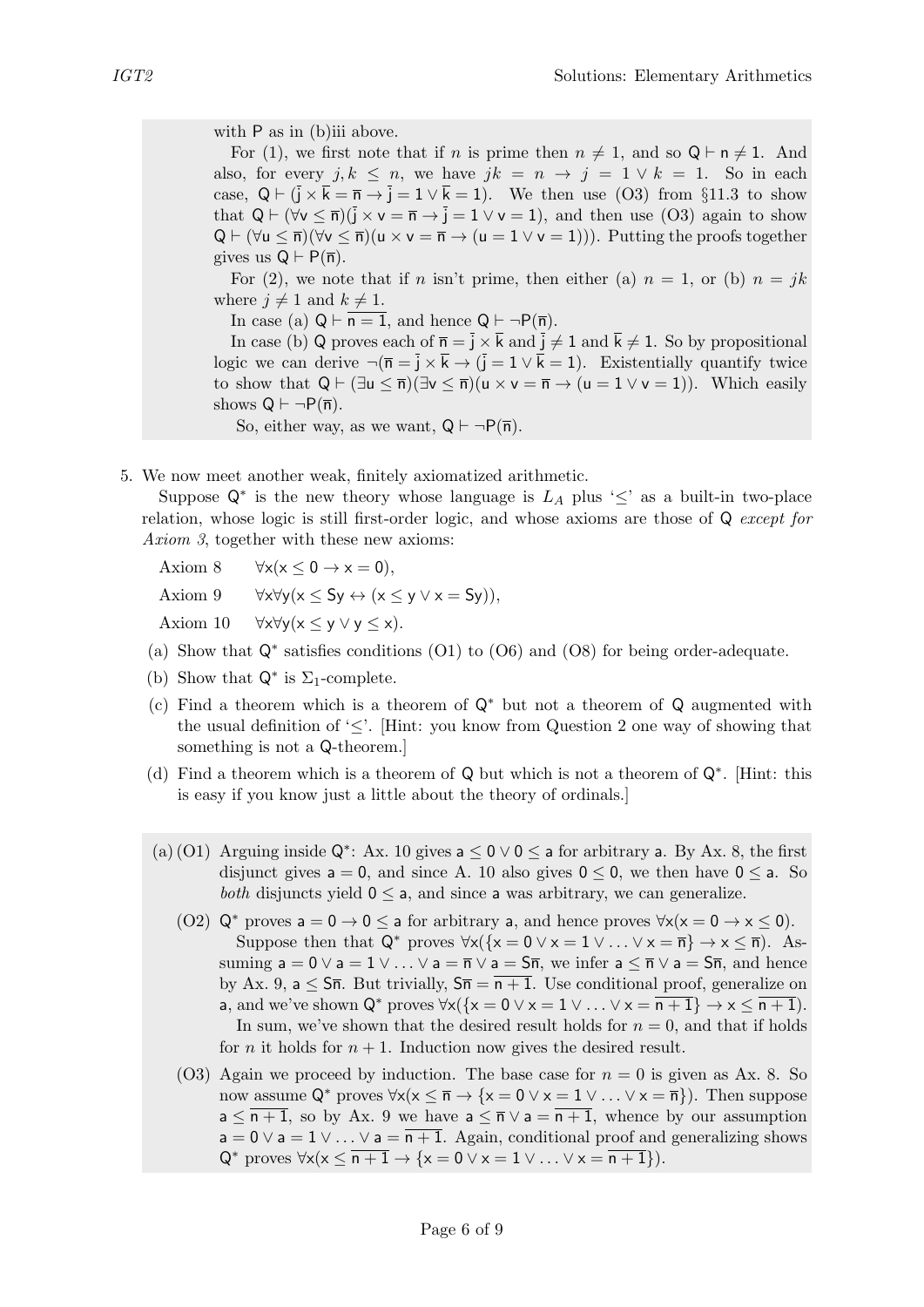Again, we've shown that the desired result holds for  $n = 0$ , and that if holds for *n* it holds for  $n + 1$ ...

(O4) Use induction again! For the base case, note that if  $\mathsf{Q}^*$  proves  $\varphi(0)$ , then, for arbitrary a it proves  $a < 0 \rightarrow \varphi(a)$  (since  $a < 0 \rightarrow a = 0$ ). Hence, generalizing on a, if  $\mathsf{Q}^*$  proves  $\varphi(0)$ , it proves  $(\forall x \leq 0) \varphi(x)$ .

Suppose that if  $\mathsf{Q}^*$  proves each of  $\varphi(0), \varphi(1), \ldots, \varphi(\overline{n})$ , it proves  $(\forall x \leq \overline{n}) \varphi(x)$ . Then obviously, if  $\mathsf{Q}^*$  proves each of  $\varphi(0), \varphi(1), \ldots, \varphi(\overline{n+1})$ , it will also prove  $\forall x(x \leq \overline{n} \rightarrow \varphi(x)) \land \varphi(S\overline{n}))$ , i.e.  $\forall x(x \leq \overline{n} \rightarrow \varphi(x)) \land (x = S\overline{n} \rightarrow \varphi(S\overline{n})))$ , whence  $\forall x((x \leq \overline{n} \lor x \leq S(n)) \to \varphi(S\overline{n}))$ , hence (by Ax. 9)  $\forall x(x \leq S\overline{n} \to \varphi(S\overline{n}))$ .

So once again, we've shown that the desired result holds for  $n = 0$ , and that if holds for *n* it holds for  $n + 1$ . Induction now gives the desired result.

- (O5) Proved similarly.
- (O6) Immediate from Ax. 9.
- (O8) Is Ax. 10.

(Note, that in  $IGT2$  (O7) only features in a proof of (O8), and (O9) doesn't get used later at all: in retrospect, it would have been neater to have dropped (O7) and (O9) as explicit conditions on adequacy.)

- (b) Reviewing the proof that Q is  $\Sigma_1$  complete, it is readily checked that nothing is appealed to which isn't also provable in Q<sup>∗</sup> .
- (c) Note that in our deviant model explored in Question 2,  $a = S^* a$ ; but there is no object o in the model such that  $o+^* a = a$ , and hence no object o such that  $o+^* a = S^* a$ . So in the model,  $(a, a)$  is an ordered pair of objects falsifies the condition  $x = Sy \rightarrow x \leq y$ , and so a fortiori falsifies  $(x \le y \lor x = Sy) \rightarrow x \le y$ . So Q<sup>\*</sup>'s Ax. 9 is false in the model, so not a theorem of Q.
- (d) For those who know a smidgin about the arithmetic of the ordinals, note that the ordinals satisfy the axioms of Q<sup>∗</sup> (interpreting successor, addition, multiplication and order in the obvious ways). But this model doesn't satisfy Ax. 3 of Q: a limit ordinal like  $\omega$  is non-zero but not a successor. Which shows that the axioms of  $\mathsf{Q}^*$  can't prove Ax. 3 of Q.

Therefore, in so far as we are looking for a finitely axiomatized theory of arithmetic which is  $\Sigma_1$  complete, we can go for either Q or Q<sup>\*</sup>, distinct theories each of which is stronger in some respects and weaker in some respects than the other. For an example of a book which uses a version of  $\mathsf{Q}^*$  by preference, see Boolos, Burgess, and Jeffrey, *Computability* and Logic (4th/5th editions).

- 6. Determine whether the following wffs of  $L_A$  are  $\Delta_0$ ,  $\Sigma_1$ ,  $\Pi_1$  or none of those.
	- (a)  $\neg (50 + 550) = 550$ .
	- (b)  $\forall x(x+0=x),$
	- (c)  $(\forall x \leq SSS0)(x + 0 = x),$
	- (d)  $\exists y (\forall x \le y)(x + y = z),$
	- (e)  $(\forall x \le y) \exists y (x + y = z),$
	- (f)  $(\forall x \le y) \neg \exists y (x + y = z),$
	- $(g)$   $x \le y \rightarrow \exists z(x + z = y),$
	- (h)  $\forall x(x \leq y \rightarrow \forall z(x + y = z))$ ,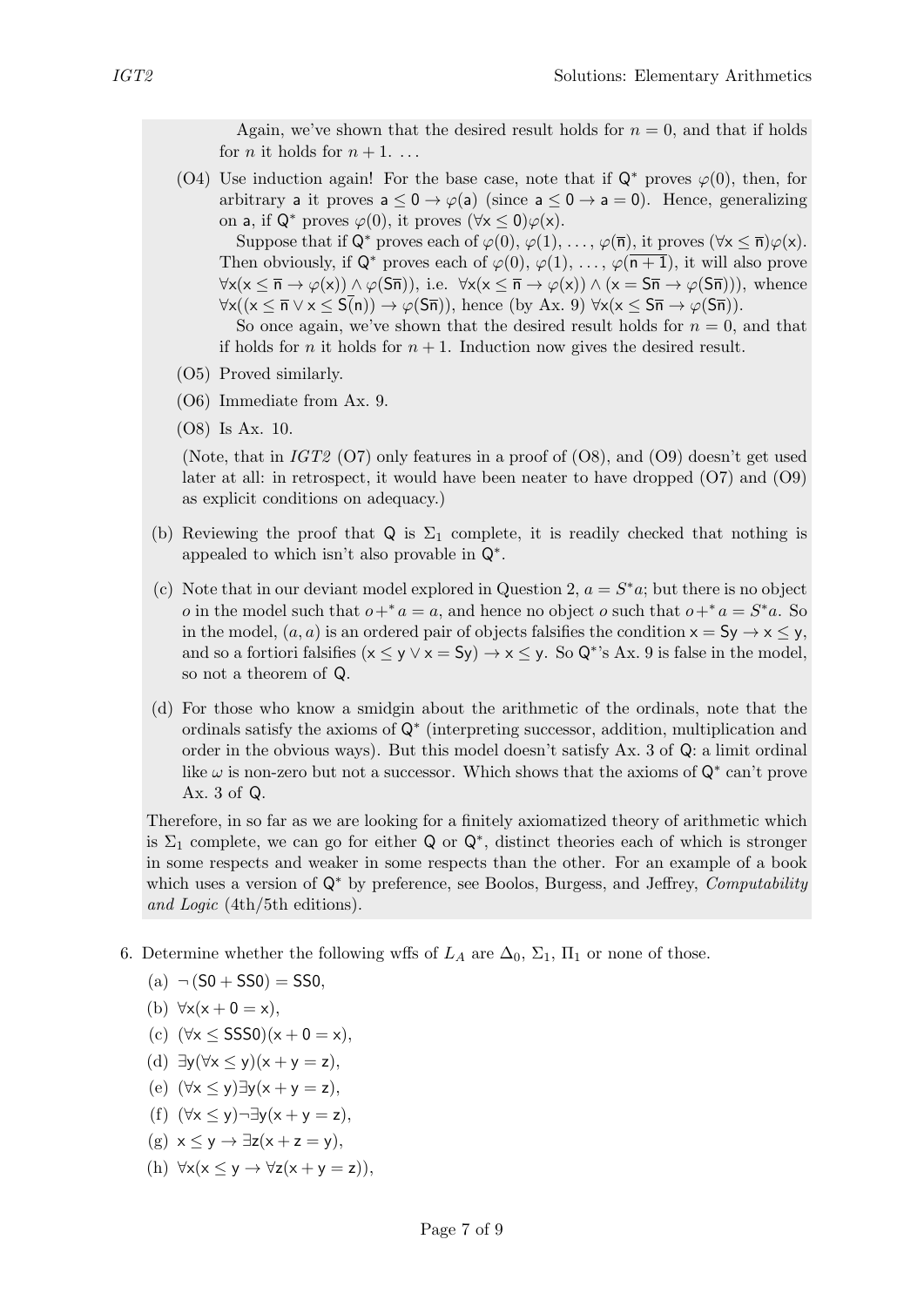- (i)  $\forall y (\exists x \leq SSSSS0)(x + x \leq y),$
- (i)  $\exists x \ x = y \lor \exists z(x + z = y),$
- (k)  $\exists x(x=y \vee \exists z(x+z=y)),$
- (1)  $x =$  SS0  $\vee \forall y (y \leq (x + 1) \times 2)$
- (m) ∀x(∃y ≤ SSSSSS0)∀z(x × (y × z) = x × z)
- (n) ∀x∃y∀z(x × (y × z) = x × z)
- (a)  $\Delta_0$  and hence both  $\Sigma_1$ ,  $\Pi_1$  [don't forget that the class of  $\Sigma_1$  wffs is an expansion of the  $\Delta_0$  wffs, and likewise for the  $\Pi_1$  wffs.
- (b)  $\Pi_1$ .
- (c)  $\Delta_0$  and hence both  $\Sigma_1$ ,  $\Pi_1$ .
- (d)  $\Sigma_1$ .
- (e)  $\Sigma_1$  [note that the bounded quantification of something  $\Sigma_1$  is still  $\Sigma_1$ ].
- (f) None.
- (g) None.
- (h) Using our definition for bounded quantifiers, that is  $(\forall \leq y) \forall z(x + y = z)$ , which shows it to be  $\Pi_1$ .
- (i)  $\Pi_1$ .
- $(j)$   $\Sigma_1$ .
- $(k)$   $\Sigma_1$ .
- $(l)$   $\Pi_1$ .
- $(m)$   $\Pi_1$ .
- (n) None [in fact it is  $\Pi_3$  cf. *IGT2*, end of §11.5].

Also, turn the sketched proof of Theorem 11.4 (ii) into a proper proof by course-of-values induction over the degree of complexity of  $\Sigma_1$  wffs.

Measure the degree of complexity of a wff by the number connectives or the number of (bounded) quantifiers. The result is trivial for the case of wffs of zero complexity. So suppose that the negation of a  $\Sigma_1$  wff is equivalent to a  $\Pi_1$  wff, at least up to the case of wffs of complexity  $n$ .

Now suppose  $\varphi$  is a  $\Sigma_1$  wff of complexity  $n+1$ . Then  $\varphi$  is either (i) the conjunction or disjunction of two  $\Sigma_1$  wffs  $\psi$  and  $\chi$  of complexity no more than n, or (ii) it is the bounded quantification of a  $\Sigma_1$  wff  $\psi$  of complexity n, or (iii) it is the unbounded existential quantification of a  $\Sigma_1$  wff  $\psi$  of complexity n.

In case (i) suppose  $\varphi$  is  $\psi \wedge \chi$ ; then  $\neg \varphi$  is equivalent to  $\neg \psi \vee \neg \chi$ ; but by the induction hypothesis, both disjuncts are equivalent to  $\Pi_1$  wffs, and the disjunction of two  $\Pi_1$  wffs is still  $\Pi_1$ ; so  $\neg \varphi$  is also equivalent to a  $\Pi_1$  wff. Similarly, of course, for the case where  $\varphi$  is  $\psi \vee \chi$ .